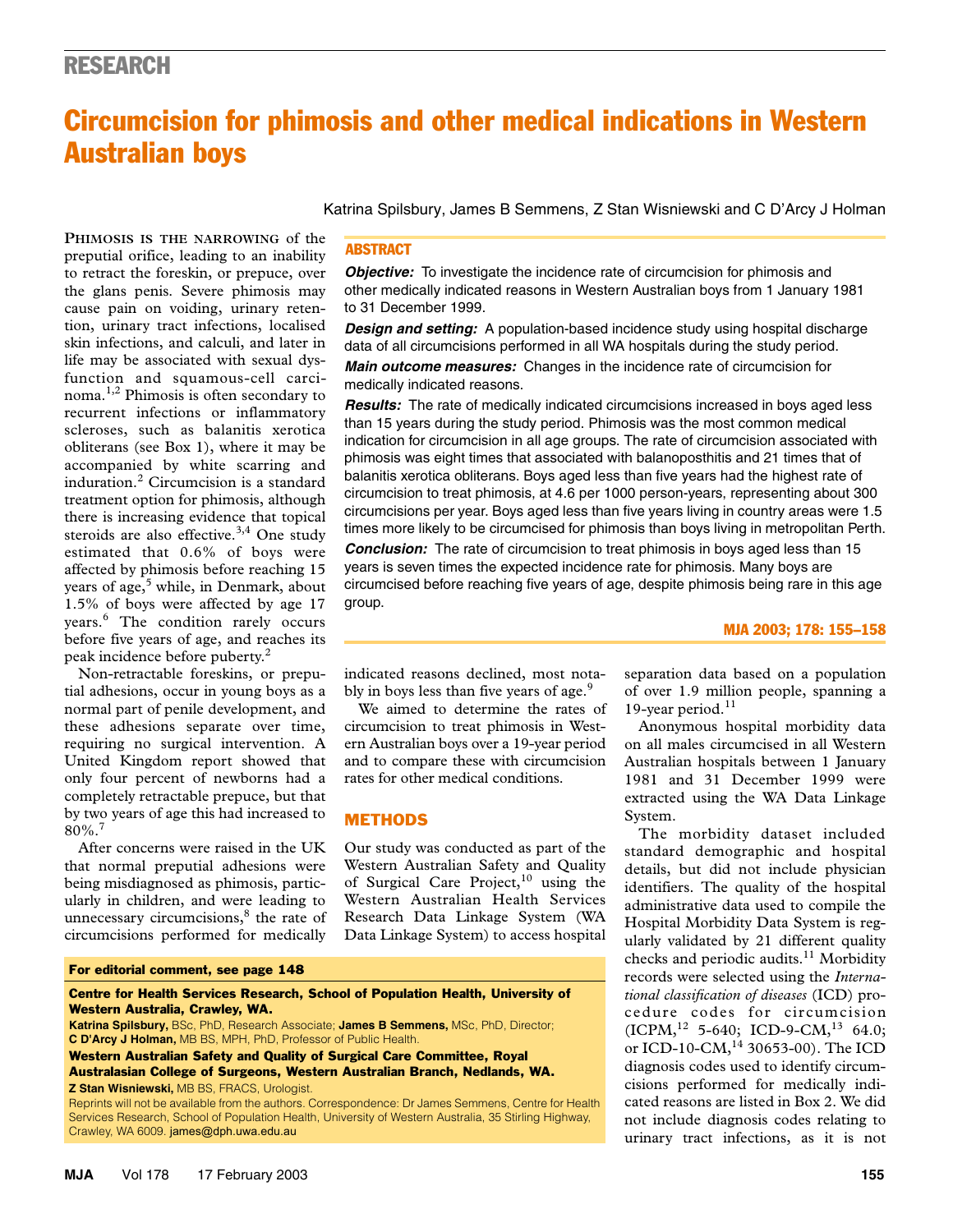possible to distinguish between preoperative and postoperative infections, and as there were only 63 circumcisions associated with this code over the 19 years.

Circumcisions performed for routine (non-medical) reasons were distinguished from medically indicated circumcisions by ICD codes V50.0, V50.2 and Z41.2. Most circumcisions performed during the birth admission were for non-medical reasons and were excluded from analysis. A case was designated a birth admission if the date of birth subtracted from the hospital separation date was less than five days.

Circumcisions not performed in a hospital were not included in this study. Postcode of place of residence, and not hospital location, was used to assign a metropolitan or country status to account for non-metropolitan boys seeking treatment in Perth.

### *Statistical analysis*

Poisson regression was performed in  $SAS<sup>15</sup>$  to investigate the association between circumcision rates and calendar year, age group, place of residence (metropolitan or country) and race. Western Australian population data, used as denominators in rate calculations and stratified by calendar year, location, race and age group, were obtained from the Western Australian Department of Health. Calendar year was treated as a continuous variable and age group and place of residence as categorical variables. Interaction terms were entered into the regression model to test whether the association between the rate of circumcision and both calendar period and place of residence varied by age group.

Age-specific circumcision rates are reported in the age groups 0–4 years, 5– 9 years, 10–14 years and 15 years and older. The percentage changes in rates and 95% confidence intervals over the 19-year study period were estimated from the rate ratio generated by multiplying the yearly beta coefficients, standard errors and, where applicable, covariances by 19 before taking the exponential. The calculation of change in circumcision rates associated with balanitis xerotica obliterans over time was restricted from 1987 onwards, as

# 1: Definition of terms

#### Non-retractile foreskin (preputial adhesions)

A normal developmental process involving the gradual separation of the prepuce from the glans as epithelial cell layers become keratinised and smegma is produced.

#### Phimosis

Narrowing of the preputial orifice leading to non-retractability of the prepuce that in rare instances may be a congenital condition, but which is more commonly associated with balanitis xerotica obliterans or balanoposthitis.

#### Balanitis xerotica obliterans

A chronic sclerosis and atrophic process of the glans penis and prepuce of unknown aetiology. Genetic factors have been implicated. Associated phimosis, if present, is characterised by white scarring and induration.

#### Balanoposthitis

Acute or chronic inflammation of the mucous surface of the prepuce that results from a wide variety of causes, including fungal, bacterial and protozoal infections and risk factors such as poor penile hygiene.

ICD-9 codes before this time also included other disorders of the penis. All analysis was performed on anonymous data current to 31 December 1999.

# RESULTS

There were 25 718 index admission records for circumcision in Western Australian hospitals from 1 January 1981 to 31 December 1999, of which 56% (14 416) were performed for medically indicated reasons. Age-specific rates of circumcision for medically indi-

cated reasons are shown in Box 3. Boys aged 0–4 years had consistently higher rates of circumcision than any other age group. The largest increase in rates over the study period was in boys aged 10–14 years. In contrast, there was a decline in the rate of circumcision in males aged 15 or more years during the same period (Box 4). No significant difference was detected between the rates of circumcision for medical indications in Aboriginals and/or Torres Strait Islanders compared with the non-Indigenous Western Australian population  $(P = 0.08)$ .

The most common medical indication for circumcision at all ages was phimosis, followed by balanoposthitis and balanitis xerotica obliterans. After controlling for age group and calendar year, the rate of circumcision associated with phimosis was 20 times that for balanitis xerotica obliterans (95% CI, 14.0–31.1 times) and 8.3 (95% CI, 6.9– 10.1) times that for balanoposthitis. Boys aged 0–4 years consistently had the highest rate of circumcision to treat phimosis compared with the other age groups (Box 4). The three youngest age groups showed an increase in the rate of circumcision associated with phimosis over the study period. Boys aged 10–14 years showed the greatest change, with the rate increasing by 70% from 1981 to 1999. In contrast, there was a 33% decrease in the rate of circumcision to treat phimosis in males aged 15 or more years from 1981 to 1999.

The rate of circumcision to treat balanoposthitis was also highest in boys aged  $0-4$  years, with a rate 12.6 (95%) CI, 10.5–15.1) times that of males aged 15 years and over. After adjusting for

2: *International classification of diseases* diagnosis codes used to identify circumcision performed for medically indicated reasons

| <b>Medical indication</b>         | $ICD-9*$ | $ICD-9-CM†$       | $ICD-10-AM+$   |  |
|-----------------------------------|----------|-------------------|----------------|--|
| <b>Phimosis</b>                   | 605      | 605               | N47            |  |
| <b>Balanoposthitis</b>            | 607.1    | 607.1             | N48.1          |  |
| Balanitis xerotica obliterans     | 607.8    | 607.81            | N48.0          |  |
| Hypospadias                       | 752.6    | 752.6             | Q54, Q64.0     |  |
| Congenital abnormalities of penis | 752.8-9  | 752.8-9           | $O55.0-9$      |  |
| Other penile disorders            | 607.2-9  | 607.0-8, 607.82-9 | N48.2-9        |  |
| Penis cancer                      | 187.1-4  | 187               | $C60.1 - 2, 9$ |  |

\**International classification of diseases, 9th revision*. †*International classification of diseases, 9th revision, clinical modification*. ‡*International classification of diseases, 10th revision, Australian modification*.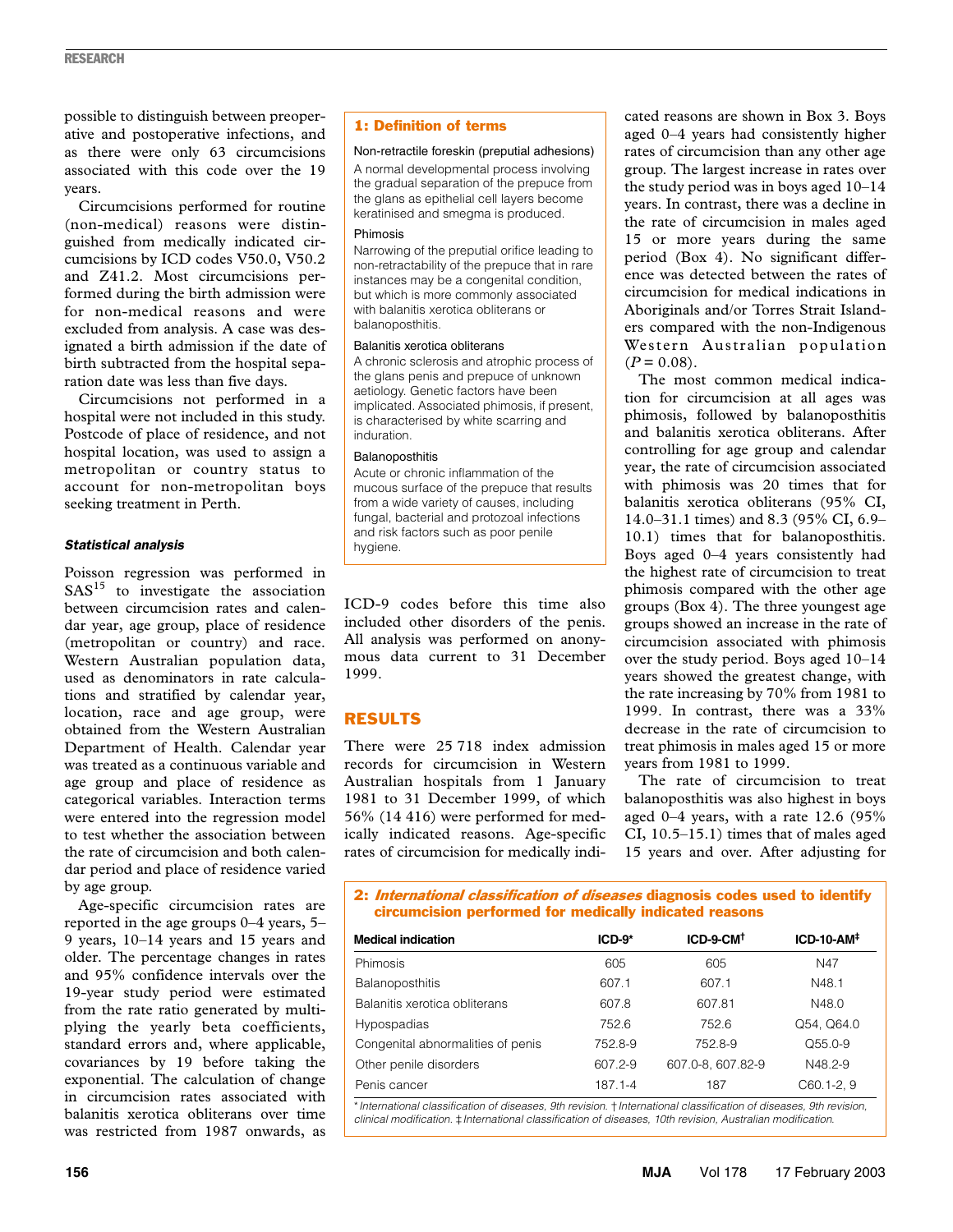calendar year, boys aged 5–9 years and 10–14 years had rates 9.3 (95% CI, 7.7–11.3) and 2.5 (95% CI, 1.9–3.4) times higher than males aged 15 or

#### 3: Age-specific rates of circumcisions performed in Western Australian hospitals, 1981–1999

*(a) Circumcisions performed for all medically indicated reasons*



more years, respectively. From 1981 to 1999, the overall rate of circumcision to treat balanoposthitis increased 232% (95% CI, 154%–336%). There was no significant difference in the rate of increase between age groups  $(P = 0.61)$ . After adjusting for calendar year, the rate of circumcision to treat balanitis xerotica obliterans in boys aged 5–9 years was 10.5 times higher (95% CI, 7.8–14.1) than in males 15 years and older. Boys aged 0–4 years were circumcised to treat balanitis xerotica obliterans 3.1 (95% CI, 1.5–6.1) times and boys aged 10–14 years were circumcised 5.4 (95% CI, 3.7–7.9) times more often than males aged 15 years and older.

Place of residence had a significant effect on the rate of circumcision to

treat phimosis (Box 4). Boys aged 0–4 years living in country areas were 1.5 times more likely to be circumcised than those living in metropolitan Perth, and those aged 10–14 years living in the country were 1.4 times more likely to be circumcised than boys of the same age living in Perth. For males aged 15 or more years the inverse was found.

# **DISCUSSION**

The past 19 years have seen a steady rise in the rate of medically indicated circumcision in boys aged less than 15 years. Most of the increase is the result of an increase in the rates of phimosis, the most common medical condition associated with circumcision. If the

4: Trends in the rates of circumcision for medically indicated conditions in males living in metropolitan and country areas of Western Australia, 1981–1999, stratified by age group

|                               |                |                   |                                                                | Total % rate change                        |
|-------------------------------|----------------|-------------------|----------------------------------------------------------------|--------------------------------------------|
|                               | Cases*         | Rate <sup>†</sup> | Rate ratio (95% CI) for<br>country v metropolitan <sup>#</sup> | (95% CI) from<br>1981 to 1999 <sup>§</sup> |
| All medical indications       |                |                   |                                                                |                                            |
| 0-4 years                     | 361            | 5.51              | $1.40(1.30 - 1.50)$                                            | $35(20-53)$                                |
| 5-9 years                     | 225            | 3.29              | $0.98(0.88 - 1.09)$                                            | 66 (40-98)                                 |
| $10-14$ years                 | 86             | 1.23              | $1.28(1.07 - 1.52)$                                            | 105 (55-270)                               |
| $15 + \mathrm{years}$         | 281            | 0.39              | $0.77(0.69 - 0.86)$                                            | $-10$ ( $-22$ to $-5$ )                    |
| Phimosis                      |                |                   |                                                                |                                            |
| $0-4$ years                   | 303            | 4.63              | $1.50(1.39 - 1.62)$                                            | $23(8-39)$                                 |
| 5-9 years                     | 180            | 2.63              | $1.07(0.95 - 1.19)$                                            | $41(18-68)$                                |
| $10-14$ years                 | 68             | 0.97              | $1.39(1.17 - 1.67)$                                            | 70 (27-126)                                |
| $15 + \mathrm{years}$         | 217            | 0.30              | $0.75(0.67 - 0.84)$                                            | $-33$ ( $-43$ to $-22$ )                   |
| Balanoposthitis               |                |                   |                                                                |                                            |
| $0-4$ years                   | 29             | 0.44              | $0.94(0.79 - 1.11)$                                            | 232 (154-336)                              |
| 5-9 years                     | 23             | 0.34              |                                                                |                                            |
| $10 - 14$ years               | 9              | 0.13              |                                                                |                                            |
| $15 + \text{years}$           | 32             | 0.04              |                                                                |                                            |
| Balanitis xerotica obliterans |                |                   |                                                                |                                            |
| $0-4$ years                   | 0              |                   | $0.91(0.63 - 1.31)^{1}$                                        | 141 (48-292) <sup>1</sup>                  |
| 5-9 years                     | $\overline{7}$ | 0.10              |                                                                |                                            |
| $10-14$ years                 | 3              | 0.04              |                                                                |                                            |
| $15 + \text{years}$           | 8              | 0.01              |                                                                |                                            |

Poisson regression modelling was used with continuous variable calendar period and categorical variables age group and place of residence all entered simultaneously. Interaction terms age group x calendar period and age group x place of residence were included in the final regression model for "all medically indicated" and "phimosis".

\*Number of circumcisions performed in 1999. †Actual rate of circumcision per 1000 person-years for 1999. ‡Rate ratio depicting the difference in circumcision rate between country and metropolitan Perth residence after adjusting for calendar year (metropolitan Perth was used as the reference group). § Calculated by multiplying the average yearly change by length of study period. ¶Calculations restricted from 1987 onwards because of non-specific *International classification of diseases* coding before this year.